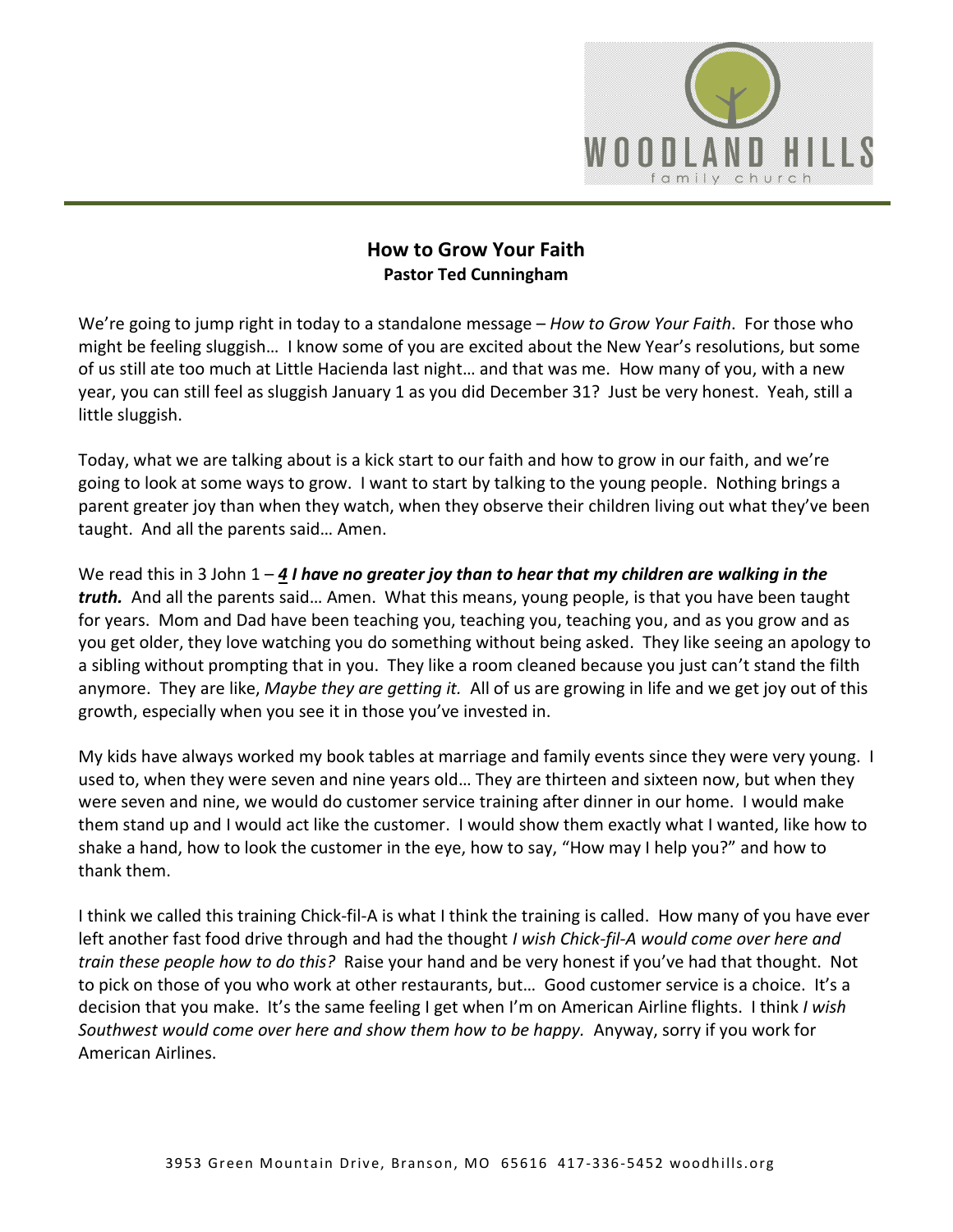But I would train my kids. Now they don't get to travel with me as much, but they both have retail jobs here in Branson, at 14 and 16. I love nothing more than to sneak into the Imax and to stand behind a beam or a pillar and look around to see if he is practicing what I taught him. You're like *Isn't that stalking?* A little bit; it's just a little bit. But the joy that fills me up when I see him, without me there, acting on and doing what he was trained years ago. All the parents get this. The joy that we have to watch our children growing in the Lord.

Today, I'm going to have you turn to Hebrews 5. We're going to spend a lot of time in Hebrews today. We're covering a lot of content, a lot of scripture today as we look at five ways to grow. In context, we're in a passage in Hebrews where the writer of Hebrews is writing to them and they are sluggish in their hearing. They are actually lazy in their faith. He wants to teach them deeper truths; he wants to actually teach them specifically about the priesthood of Jesus – Jesus is greater than Moses, greater than the angels. He's wanting to build into that. The problem is they've kind of stalled out. They are kind of stuck.

At the beginning of a new year, it's a time for all of us to reflect and ask that question. Are we stuck; are we stalled out? Have we come to a place in our faith in Christ where we say, "This is as good as it needs to be, I've learned all I need to learn? I think I practice what I've been taught well enough." And maybe we've stopped growing.

In 1 Peter 2, before we get to Hebrews, let's read this. *[2](https://www.studylight.org/desk/?q=1pe%202:2&t1=en_niv&sr=1) Like newborn babies, crave pure spiritual milk…* Your translation may read *desire*. The idea here is to crave this with deep passion, to want it. It's the very first thing we'll learn about spiritual growth today and that is something all of us need to know. It is a decision; it's a choice that we make. We choose to go deeper. …*so that by it you may grow up in your salvation, [3](https://www.studylight.org/desk/?q=1pe%202:3&t1=en_niv&sr=1) now that you have tasted that the Lord is good.*

When you get to Hebrews 5, we read, *[11](https://www.studylight.org/desk/?q=heb%205:11&t1=en_niv&sr=1) We have much to say about this…* We want to talk to you about the priesthood of Jesus, *…but it is hard to make it clear to you because you no longer try to understand.* Here is the idea of sluggish hearing, of just apathetic or lazy practice of our faith. *[12](https://www.studylight.org/desk/?q=heb%205:12&t1=en_niv&sr=1) In fact, though by this time you ought to be teachers…* He's not speaking here of teachers in a formal sense, standing in front of a large group of people and speaking. He's talking about you should be able to help others along in the faith with what you've learned. The problem is you've stalled out with the elementary truths or the first principles.

*…you need someone to teach you the elementary truths…* the idea there is the ABCs of the faith or the subtraction and addition tables. Does anybody remember those from fourth grade or multiplication tables? How many of you had a fourth-grade teacher that would not allow you to go to recess until you mastered those… I'm sorry; it still sits with me to this day. I didn't see daylight in fourth grade because I could not master those tables. But I understood that you were not moving on to algebra and geometry and all these other subjects until you get this, until you understand this.

The problem is some of you have stalled out saying, "I don't need to go deeper." What we're going to see in this text is the idea that there is an input and an output. Input is the learning and output is the practice. And maturity comes from practicing truth. Maturity comes from not just listening and not just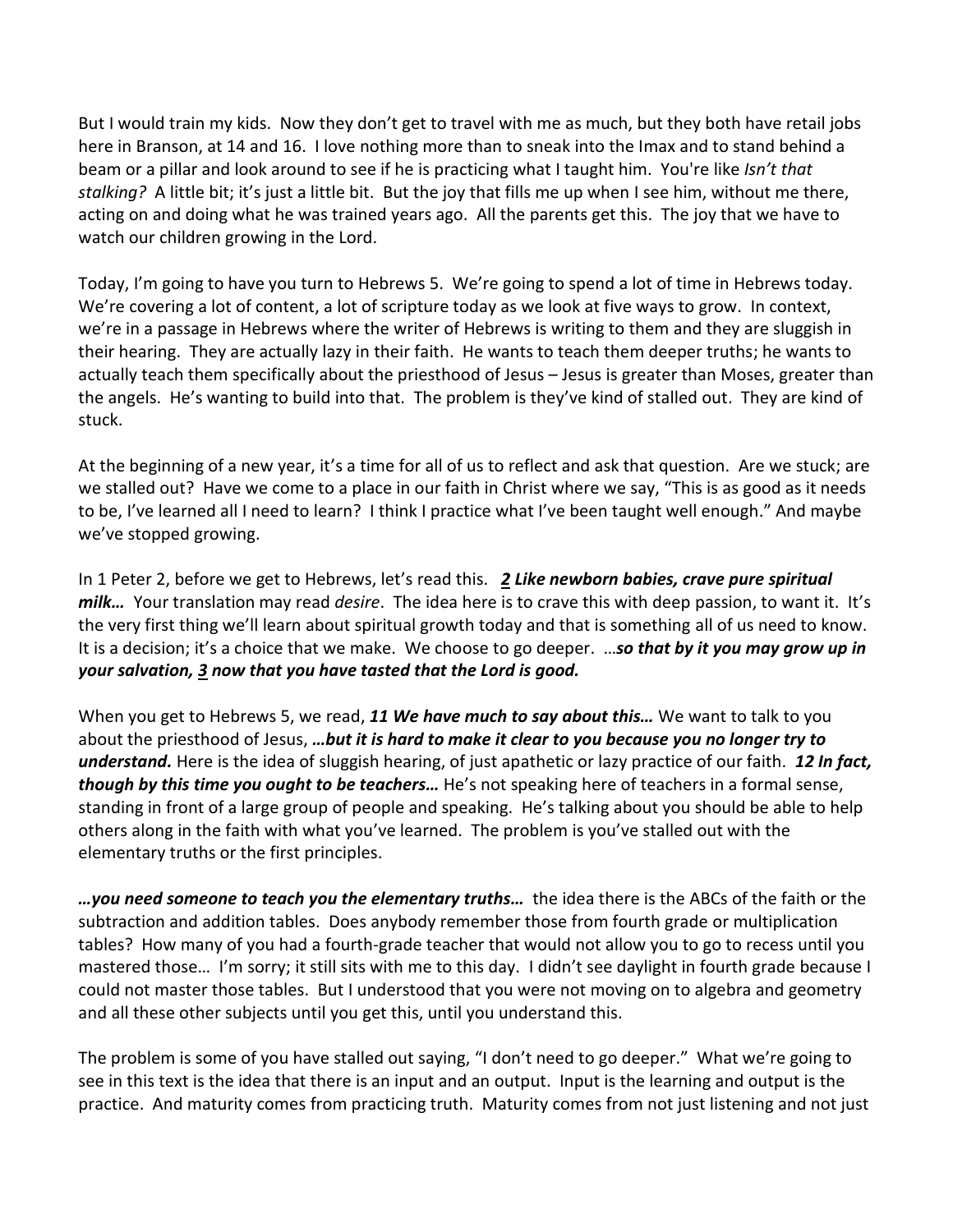hearing and not just taking in information or knowledge; it's about walking it out in everyday life. It's a passion of this church that today's message is something you would talk about with your family today at lunch. That on Wednesday you would maybe be talking to someone at work about this. That you would be practicing, and you would want it in your daily life. Not just learning, learning, learning, but doing something with it. But you're not teaching people because for you, the elementary truths is where you've stalled out *…of God's word all over again. You need milk, not solid food! [13](https://www.studylight.org/desk/?q=heb%205:13&t1=en_niv&sr=1) Anyone who lives on milk, being still an infant…* The idea here, you're going to see this throughout all of scripture, when trials hit you, you get tossed to and fro if you haven't grown up in your faith. *…is not acquainted with the teaching about righteousness. [14](https://www.studylight.org/desk/?q=heb%205:14&t1=en_niv&sr=1) But solid food is for the mature, who by constant use…* The practice of living it out in your life. *…have trained themselves to distinguish good from evil.*

Hebrew 6: 1, the very next chapter, says, *[1](https://www.studylight.org/desk/?q=heb%206:1&t1=en_niv&sr=1) Therefore…* I love the word *therefore*; it's always in between deep truths of who God is, how he cares for you, theology, his love for you, and then, therefore, this is now what you should do with that. I've used *therefore* parenting with my kids for years. If you've been here for any amount of time, you know it. I remind my kids, "How much does your dad love you?" They say, "You love me this much." This is from the time they were very small. "I love you way more than that. How will I protect you? If a car jumps the curb and is coming at you, I, like Superman, will jump in front of that car. I'll give my life for you kids. Therefore, go clean your room. That's really all I want you to do. That's a practical way for you to show that you are understanding what I have done for you or what I will do for you."

*Therefore, let us move beyond,* let us grow beyond *the elementary teachings about Christ and be taken forward to maturity…* Maturity is the persistent and consistent practice of truth. *…not laying again the foundation of repentance from acts that lead to death, and of faith in God,*

We all know of times and seasons in our lives where we may have grown sluggish, where our hearing, our living it out… Let this be a year… Some of you are just way more excited about 2020 than you were about 2019. Let this be a new year, let this be a fresh start, let this be an "I am going to grow deeper in my faith, not just learning, but practicing the truths that I know."

Here's the first way that we know that we grow:

**1. We grow over time**. Now you may have retired to Branson, but you're never supposed stop growing spiritually. You may have retired from a job and you no longer need to study or go to classes or workshops or seminars for a job to get better at a skill for that job, but spiritual maturity, God's divine curriculum for our lives, is until the day we are with Him. We never stop growing.

I love in Psalm 92… This is going to hit all the old people in the room. You're going to be compared to a tree. This is very encouraging. *[12](https://www.studylight.org/desk/?q=ps%2092:12&t1=en_niv&sr=1) The righteous will flourish like a palm tree…* So, picture a palm tree in En Gedi which was a lush desert oasis. …*they will grow like a cedar of Lebanon…* Strong and tall. *[13](https://www.studylight.org/desk/?q=ps%2092:13&t1=en_niv&sr=1) …planted in the house of the Lord, they will flourish in the courts of our God. [14](https://www.studylight.org/desk/?q=ps%2092:14&t1=en_niv&sr=1) They will still bear fruit in old age…* And all the old people said… Amen. We never stop bearing fruit.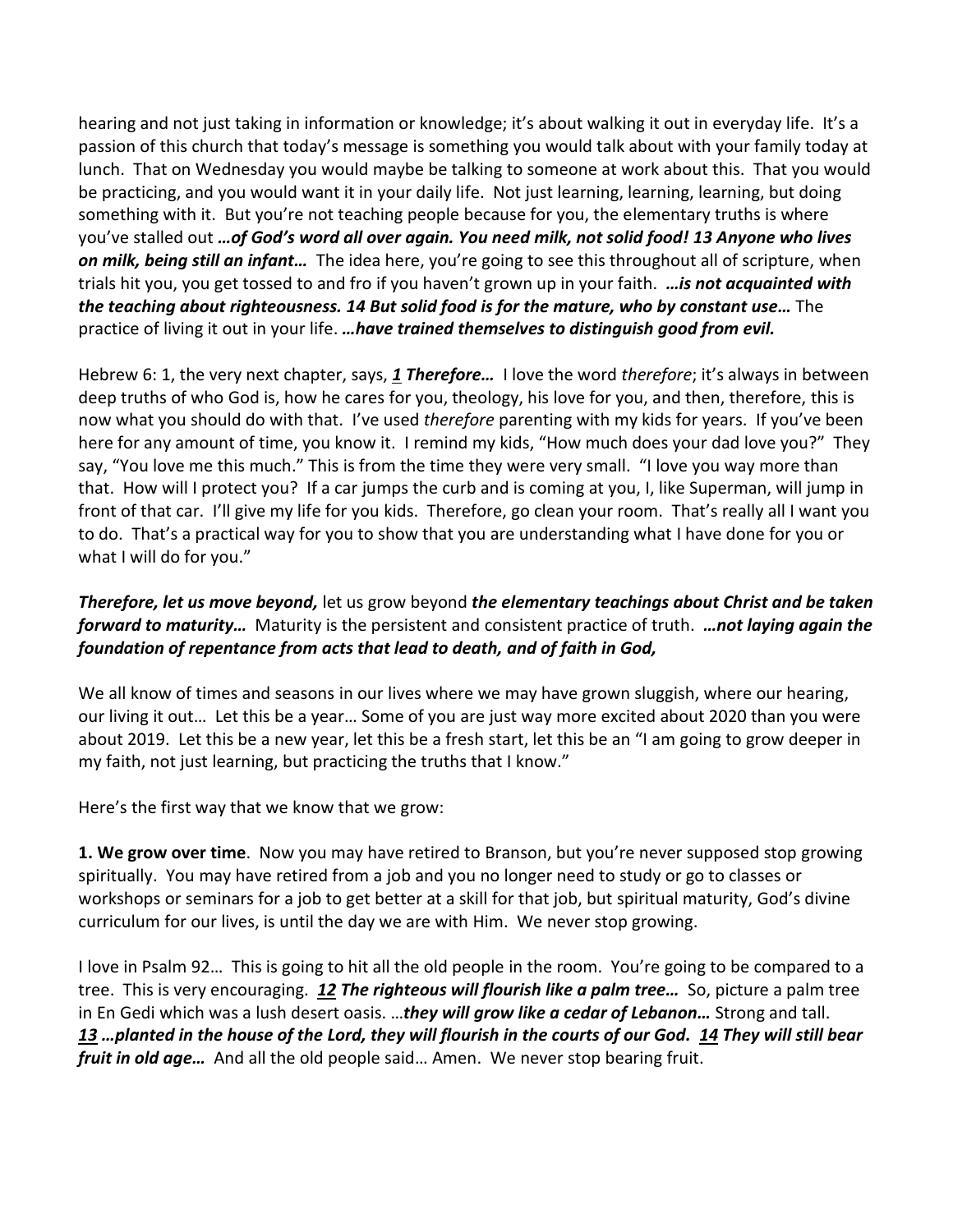## This text very much correlates with Psalm 1 *– Blessed is the one who delights in the law of the Lord. Blessed is the one who meditates on the law of the Lord day and night. He will be like a tree planted by streams of water, bearing fruit in season.*

Today, young people have a word and it's a great word, but I want to just add to that word a little bit for you. The word is *impact*. Simon Sinek says that young people today will leave a job after six, seven, or eight months because they don't feel like they are making an impact. He's saying, "Young people, we have to think in a longitudinal way, we have to think in longer periods of time and not give up so quickly on jobs, on marriage, on church, on faith." You're wanting to make an impact; what you're really wanting to do is bear fruit. And you won't bear fruit… No tree bears fruit… Okay, maybe if you get one that's established when you put in your yard but stick with the word picture here. But to plant a brandnew tree and expect fruit in six months is crazy. You have to think in terms of years. You have to give it time. Some of you are giving up on a marriage, a job, a church, a friend or friendship so quickly when if you would just give it time, just push through, it'll bear fruit in season.

## *… they will stay fresh and green, [15](https://www.studylight.org/desk/?q=ps%2092:15&t1=en_niv&sr=1) proclaiming, "The Lord is upright; he is my Rock, and there is no wickedness in him."*

When it comes to spiritual growth and growing in your faith in Christ, think in terms of years, not weeks or months. If you want marital satisfaction, I'm telling you… I've talked to couples who are giving up after six months and they say, "It's just not working out." You haven't given it time to work out. At six months, you don't even know each other. You're still learning some things. You're like, "How much time should we give it?" I don't know, like seven… teen years or 27 years. Give it time. Be that old guy sitting on the bench down at The Landing waiting on his wife to come out of a store. He is full of joy. He has no problem sitting there and waiting; he loves it. Like a tree at The Landing… That's what we should call it. Like a tree at The Landing, be the old man on the bench that has grown in time.

Do you see that though? We're giving up so quickly. I'm not against Bible studies. Sometimes people think I am. I'm not. It's the Bible study culture that I get concerned with. I'm not against publishing, but I think publishers had a very difficult time selling Bible studies in years. They had to break it down into chunks of six weeks and eight weeks. But I'm here to tell you that you can take a Bible study called *The Mind of Christ* that's eight weeks long, but don't think of the end of eight weeks that you've nailed it. Some people will say at our church, "We don't offer enough Bible studies." There are two times of the year that we do it. They want more. They think it needs to be ongoing. I just want to encourage you that in-between Bible studies, which is input, go with output. Between this Bible study and this Bible study, practice everything you just learned in the first one because this is where maturity will be found. This is where you will grow. Give it time. Making an impact, yes, but bearing fruit is better. Think in terms of years, not just weeks or months.

Amy and I, our New Year's looks the same every year now that we are 45. We get really ramped up around 7 pm and have some snacks until about 8:00 and then put our pajamas on around 8:15 and have some tea… Listen, old is fun; it really is. And then at 9:00, we pretend it's midnight. How many of you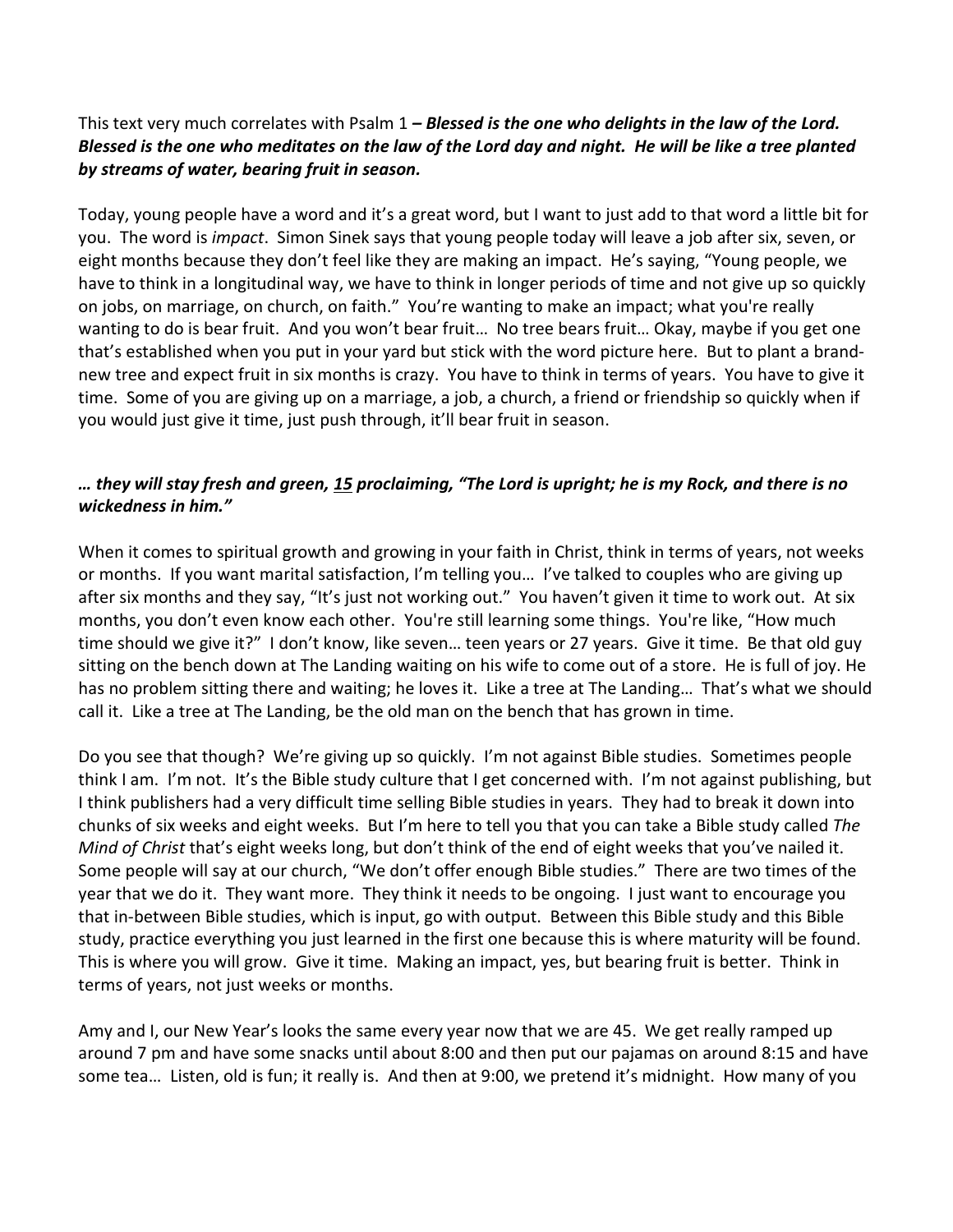shared a similar New Year's? That's a great New Year's. But it's always a time for us that we just reflect. One of our reflections this year is just aren't we glad we didn't quit?

You know there have been plenty of times that I've wanted to go fulltime comedy; usually every Monday. Because we've had seasons, dry seasons in this church, difficult seasons in this church, but we're glad, at coming up on 18 years at almost 2 decades, we're in a pretty sweet season. That doesn't mean hard seasons aren't there; we've had some hard seasons, difficult seasons, but we've just looked back and said, "Aren't we grateful that we didn't quit?" Do you know that a lot of couples who give up really soon in a marriage have a regret that they just didn't give it enough time?

Some of you in here are in marriages and you know exactly what we're talking about. You had the season in the marriage you're in right now where you were saying, "If I sit five feet from this guy, I'm going to take him out." You were there, but you're not there anymore. Your sitting right next to him this morning. You worked through it. You're going, "Yeah, I'm glad. Those were some tough years, but we didn't just give it weeks or months; we had a long-haul plan for growth. With marital satisfaction, job satisfaction, you have to remember, when it comes to growth, it tends to be slow and meandering. We have to be embracing that.

**2. We grow with others**. It's not just time. There is another key, another way we grow. We grow with others. At our church, we want you to know there are really three parts to our discipleship growth track. You're sitting in one right now. It's our Sunday morning gathering. It's where we gather, as we'll see in a second, to spur one another on, to stir one another up toward love and good deeds. It's where we gather. We can realign here on Sunday morning. We worship together, we study together, we open God word, we pray. It is an opportunity for growth. Here's our concern. For some of you, this is it. This is all you get; it's all you take in.

We want to encourage you with two other parts of our discipleship growth tract. The second would be that of self-feeding. So, you have Sunday morning and then you have self-feeding. Back in the 90s, when the church growth movement was really taking off, everything was about Sunday morning and we obviously put a lot into Sunday morning, but what kind of got pushed off into the background or backstage was this idea of people need to leave the Sunday morning gather, spurred on to open up the Bible and study and read and grow for themselves throughout the week.

Sunday morning gathering, self-feeding throughout the week, and then small groups. We have several different types of groups. We have home groups that you can gather with once a week for fellowship and Bible study. We also have discipleship groups, or what we call growth groups, that you can gather with. We have them seasonally: Bible studies, special groups for grief share and divorce care. We have ready to wed for those who are getting married, so we have all different types of groups that people can gather in.

So, there is more. If you are visiting today and you're wondering what else the church has, January is going to be a good time for you to learn about that at our church. Actually, we have a new part of our website that's coming online where you're going to be able to go and pick out a home group. We're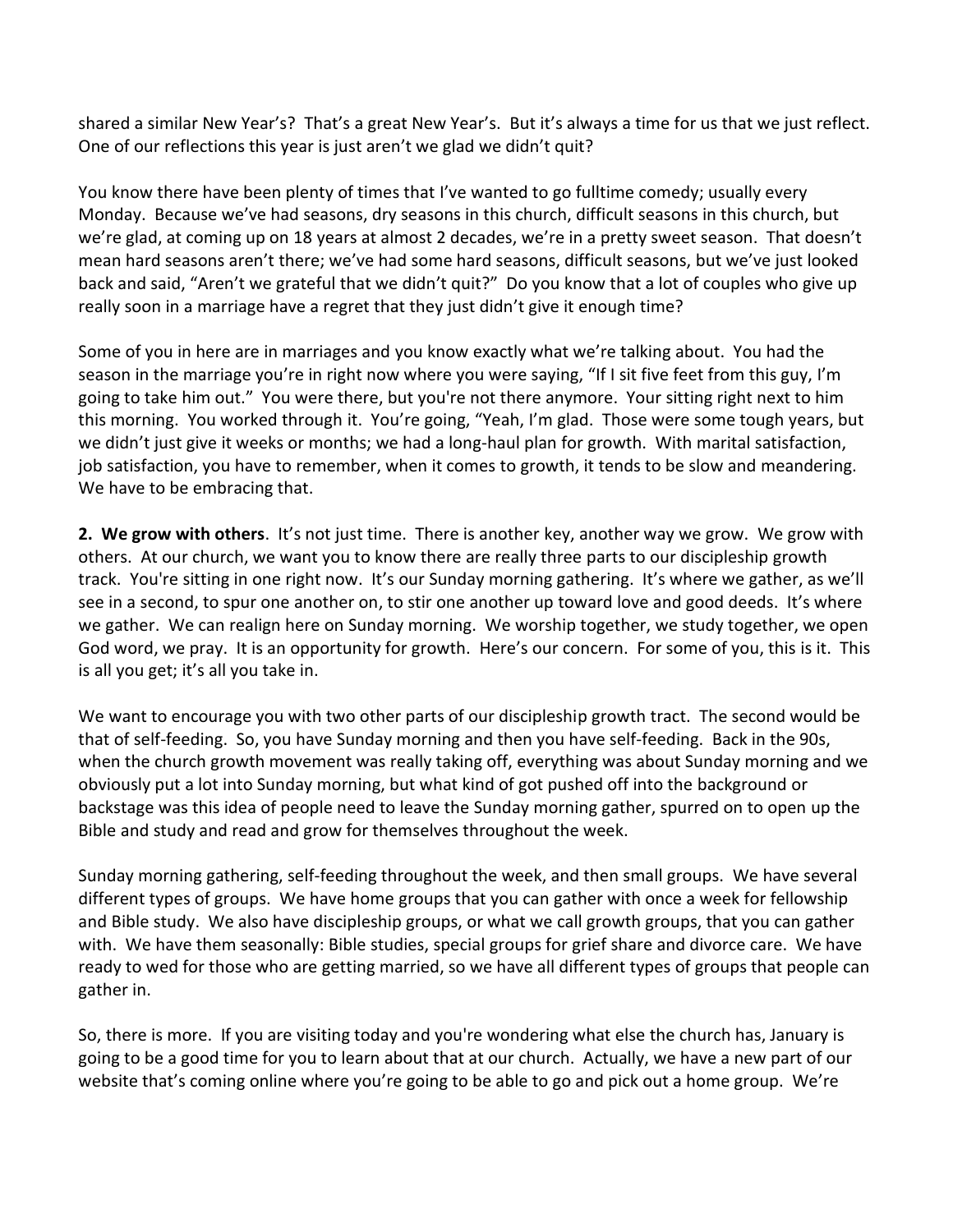trying to make that as streamline and as easy as possible for you to plug in and grow in your faith because you're not supposed to be an island. You're supposed to grow with others.

We read in Hebrews 10, *[24](https://www.studylight.org/desk/?q=heb%2010:24&t1=en_niv&sr=1) And let us consider how we may spur one another on…* Your translation may read *stir up*. That's what this gathering should do. That's what your homes groups should do. That's what your growth group should do. It should stir you up. You should leave ready and willing and with a strong desire and a craving *toward love and good deeds, [25](https://www.studylight.org/desk/?q=heb%2010:25&t1=en_niv&sr=1) not giving up meeting together…* 

You're probably going to see a lot of headlines from the millennial generation to generation Z; we're seeing a lot of articles come out that young people are giving up on church; it's not meeting their need. I'm one pastor who wants to encourage you, this is an important part of your growth track, of your discipleship, of how you grow in the Lord: gathering with other believers. Mom and Dad, make it a priority in your home. Make it a priority for your children.

This morning, I heard Bishop T.D. Jakes. I can't preach like Bishop T.D. Jakes, just in case you were wondering, but I love when he makes a point and stands there so resolute. I want to do that after every point. He walks back and forth. He made a great point this morning. He said, *"Some of you didn't want to be bothered bringing your kids to church because you didn't want to wake them up. They had a long weekend of sports and getting them up early was just too much for you. That was a big mistake, Mom and Dad. Because I'll tell you, I get a lot of moms asking me to write a letter to the judge for their son, who I've never met. You didn't want to inconvenience them to go to church and to gather with other believers. You didn't want to get them up too early, but now someone is going to get them up at 5:00 am, seven days a week, and tell them when to eat."*

I don't usually give illustrations like this but when T.D. Jakes gives it, it has something. And I mean the place was going nuts down there at Potter's House. I thought to myself, *Yeah, we've kind of let the culture say it's just not meeting my needs, I don't want to do it anymore*, but the Bible says don't give up on this. Continue to meet together. You may think you don't need it, but if you will gather and let others to spur you on and to stir you up and you will do self-feeding and you will be in groups, you will grow in your faith. It's got to be something you want, though. Again, it's a choice; it's a decision that you made. Don't give up on this. …*as some are in the habit of doing, but encouraging one another and all the more as you see the Day approaching.*

Bob Goth says it this way: "We grow where we're loved." Our desire is to be a church… We were so encouraged after last week's mental health panel. So many people encouraged and challenged by the three we had up here. I just loved how you all were leaning into that. So many messages from folks this week from not just here in the community but all over the country who are in a dark place, that cloud that Ryan described and that Pam described; they are in a dark place in their life. They said they were able to take a deep breath. We had spouses messaging me saying, "My husband has struggled with this for years and walked out feeling like…" We want you to know this is a place where you are loved and cared for. We desire that for all. You want to be around others.

I love what Ryan said last week. He goes, "I just have this introverted personality that wants to sit at home and watch football." I love that Ryan was able to say that. He goes, "It's a discipline for me to get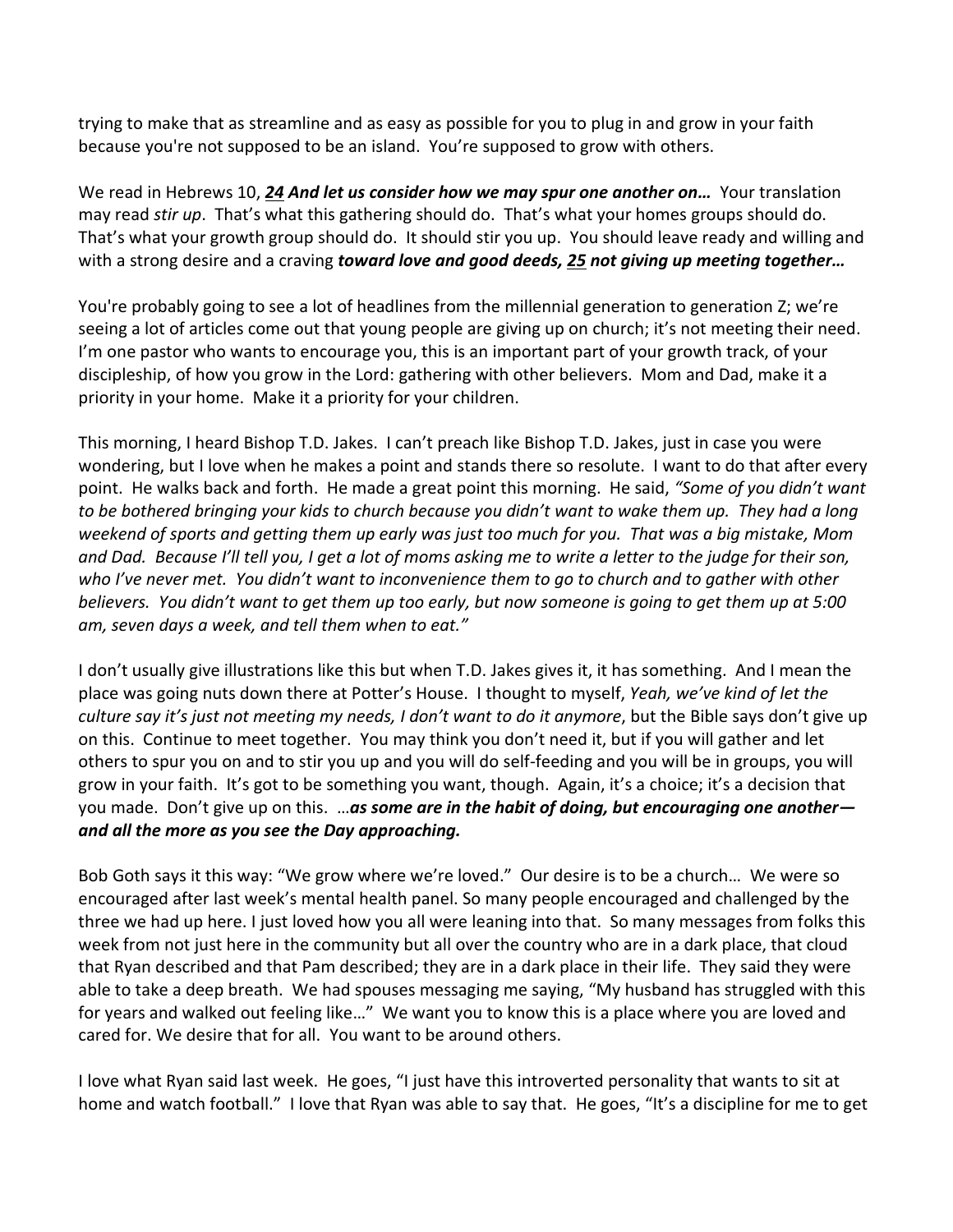off the couch and go be with people." For some of you, that's part of your growth plan. Again, that's part of the choice you need to make. It seems like a big commitment to be in a home group. It seems like a big commitment to be in a growth group. It seems like a big commitment to come week after week. "Ted, I'm here faithfully every three weeks just take it for what it is." That you would make it part of your growth.

**3. We grow through trials**. We're starting a series next week called, *Promises not Promises*. We're looking at what God actually promised and what he did not promise. We hear Christians… And this is on social media all the time. Speaking for God, things he never said. It's exhausting. You'll hear Christians say, "God doesn't want me to suffer." Actually, he promises just the opposite.

So, we grow through trials. In James 1, this is another part of your growth. *[2](https://www.studylight.org/desk/?q=jas%201:2&t1=en_niv&sr=1) Consider it pure joy…* For those of you who were here when Gary Smalley was an elder, you know this was his favorite passage and he taught James 1 with cheerleading pom poms. He would go, "Consider it pure joy! Rejoice! Celebrate! *…my brothers and sisters, whenever you face trials of many kinds, [3](https://www.studylight.org/desk/?q=jas%201:3&t1=en_niv&sr=1) because you know that the testing of your faith produces perseverance.* This is a good thing. It's not something you have to run from; it's something you can learn through; you can grow through it.

*[4](https://www.studylight.org/desk/?q=jas%201:4&t1=en_niv&sr=1) Let perseverance finish its work so that you may be mature and complete, not lacking anything. [5](https://www.studylight.org/desk/?q=jas%201:5&t1=en_niv&sr=1) If any of you lacks wisdom, you should ask God, who gives generously to all without finding fault, and it will be given to you.* Some of you have challenges that will be coming your way this year that you don't even know about yet. When they hit you, your faith may get shaky. Remember, we've been talking a lot about this over the last few months as a church. That's the time to surround yourself with people who chase after hope. It's your time to surround yourself with people who will spur you on, who will stir you up to love and good deeds, that will help you process it.

I loved it last week when they said be the one that asks permission to speak into someone's life. When you see someone struggling, when you see someone going through a difficult time, be the person that asks, "Hey, can I share with you? Can I encourage you through the Word of God?" Trials will hit us all. We're all going to go through difficult seasons. The question is not whether or not we have trials, but whether or not we'll grow through them.

**4. We grow when pruned**. I want to spend a little bit of time with this one because this is a tough one, speaking of trees today. This is the time of year when we see two sticks sticking out of the ground called a Crape Myrtle. How many of you look at those and go, *There's no way that's coming back, absolutely no way?* How many of you are convinced the Crape Myrtle is dead? I never believe the Crape Myrtle is going to come back. And when someone who knows what they're doing trims one of those or trims a rosebush, I'm always like, "You just killed it. You just destroyed it. Why would you do that?" But then you realize, no, they just did one of the healthiest things that plant needs or that tree needs. That thing is going to come back beautifully in the spring.

And it's the same with you and me. We've been talking about this. Pruning is not fun; it is not easy; it's probably one of the hardest things about church life. We have to prune. I think one of the reasons churches get unhealthy and churches don't grow is because they love starting things. Let's start this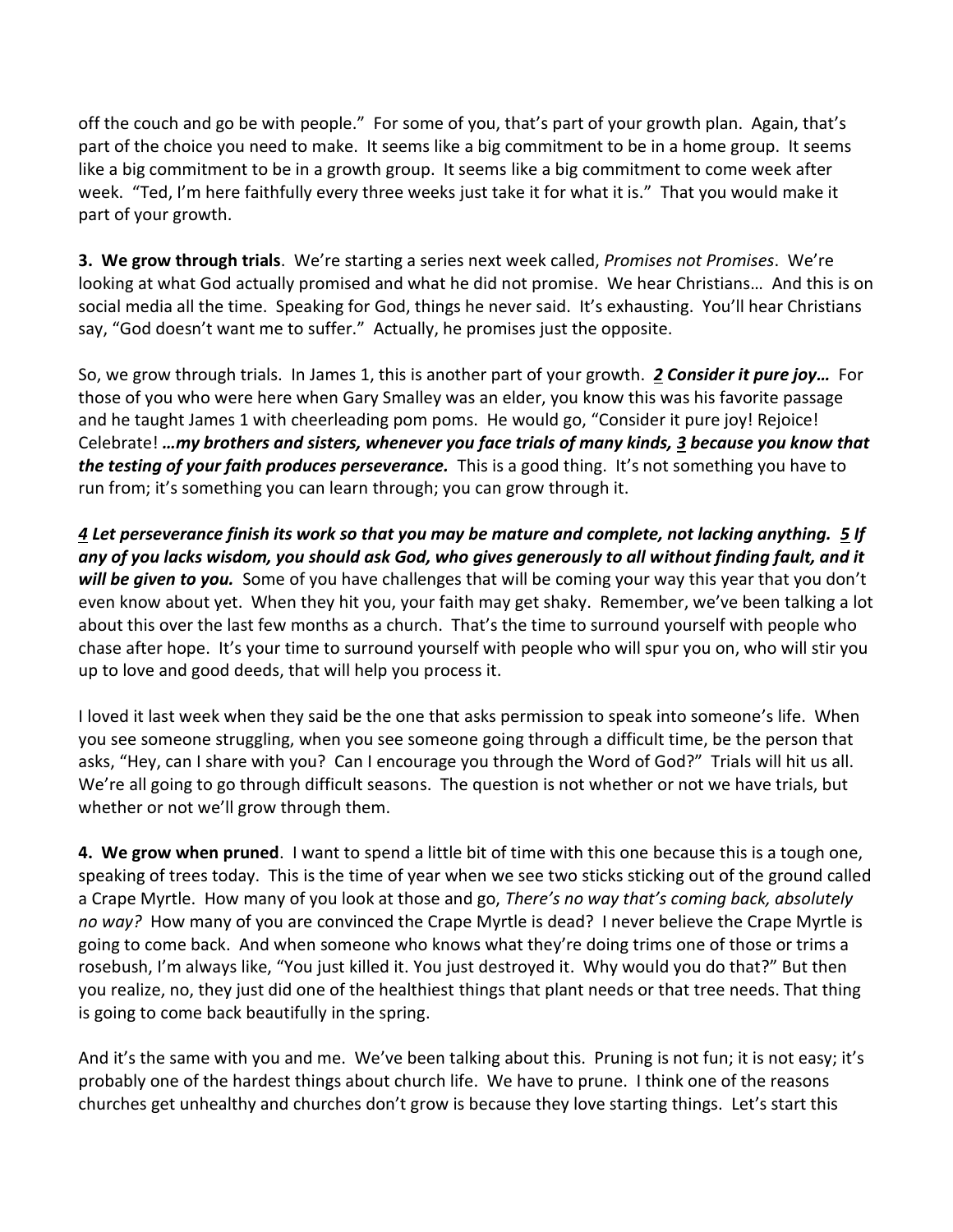ministry. Let's start this program. Let's get this activity, this event going. But they never take the time to prune out stuff that needs to be gone, because you can't do it all.

I go to churches all the time that have so much going on with a small group of people because so and so started this ministry ten years ago and it doesn't feel right cutting it. Give it a decent burial, but kill it, get rid of it. What you're doing is pruning the church and making it healthy for the church to grow.

If you are in a business, you know this. Business leaders have to prune all the time. Some of you have said no to a client because that client would take too much energy, energy that you could put with these four others and make more in these four relationships than you do with this one. At some point, you just have to say, "Hey, I can't work with you. You're pruned."

We read this in Hebrews 12: *[1](https://www.studylight.org/desk/?q=heb%2012:1&t1=en_niv&sr=1) Therefore, since we are surrounded by such a great cloud of witnesses…* We're going to get this word picture of a race and I love it. …*let us throw off everything that hinders…*  that's just the weight. And some of you right now, your growth is hindered, your race is hindered because you're weighted down.

Let me go back to the young people for just a second because this is a nudge that some of you need for 2020 and you can say I said it. I want you to break up with your boyfriend, the bad ones. Some of you know he's a weight that's slowing you down. Some of you need to break up with her because your faith was charging ahead and you were strong in your relationship with the Lord, but you started dating her and you didn't just stop in your race, you started taking steps backwards. The Hebrew term is dump him, dump her. Some are going, "That doesn't sound very Jesus." I have to help people with this. You may be engaged to someone. Engagement is not the same thing as marriage, and you know they are holding you back in your faith. Honestly, stepping back from that relationship…

Someone said to me today, "I'm so glad that at 21 someone told me I don't have to be with him anymore." Some of you are like, "This is a whole other message; you're just opening a can of worms." Relationships can be a weight. We talked about this for months last year, just the pruning of toxic relationships. It's not a first step, absolutely not; we're not encouraging that. It's not a fast process, but if it's keeping you from growing in the Lord, I ask you to take that to Him today.

*…and the sin that so easily entangles. And let us run with perseverance the race marked out for us…* A new year is a great time to see the word picture of a race. You're running; get going after it and ask the hard questions: "Who's holding me back? What or who is weighing me down?" *[2](https://www.studylight.org/desk/?q=heb%2012:2&t1=en_niv&sr=1) …fixing our eyes on Jesus, the pioneer and perfecter of faith. For the joy set before him he endured the cross, scorning its shame, and sat down at the right hand of the throne of God.*

We read Gary Thomas' book last year, *When to Walk Away: Finding Freedom from Toxic People*. It's kind of the same idea in Dr. Henry Cloud's book, *Necessary Ending*. Here's what he says: *"Getting to the next level always requires ending something, leaving it behind and moving on. Growth itself demands that we move on. Without the ability to end things, people stay stuck, never becoming who they are meant to be."* That is a word some of us need today.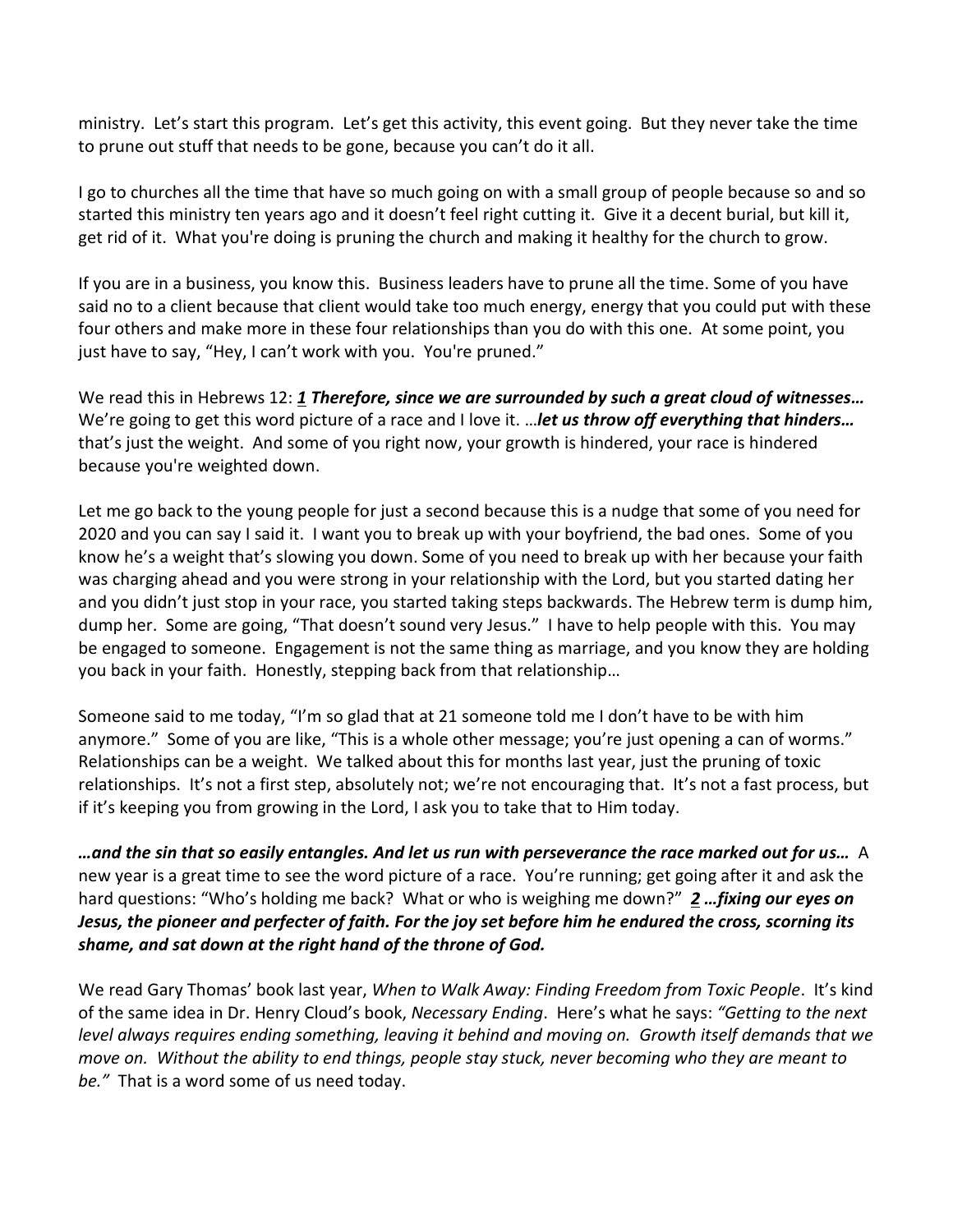For some of you, to take it another direction, if a toxic person has walked out of your life, work, small group, or church in 2019, you now have more time, energy, resources, and capacity to invest in others this year. Take that opportunity.

Somebody came up to me after the first service and said, "I was looking at a job, looking at a job, looking at a job and I just wouldn't make the move because I didn't want to quit my current job. But my boss, this week, shut the company down." And that was the nudge, the necessary ending made for him. Guess what? He's now applying for that job. I'm not saying this is easy. This can be quite painful. We have new people come to the church all the time; we also have people that leave the church. Not everybody that leaves the church is a bad thing. You understand that. This is hard, but pruning makes us healthy. And, in this church, we focus on health, not growth. We don't sit around to figure out how we can have more people, but we make sure we're healthy financially, with staff, with leaders, with programs, and with ministries. What weight do you need to let go of this year?

**5. We grow when encouraged**. I think that was a big takeaway for me last week. We even shared it at the 8:30 debrief. If you're new to our church, we debrief this message and the whole service between 8:30 and 10:00. We were talking about the tone of what they all shared last week … The content was great and helpful, but the tone, the care that was given from the three that were on our panel gave so many people hope and encouragement. Can I just encourage you? Be that voice this year for people. Surround yourself with people who will be that voice for you.

## Ephesians 4: 29 says*, [29](https://www.studylight.org/desk/?q=eph%204:29&t1=en_niv&sr=1) Do not let any unwholesome talk come out of your mouths, but only what is helpful for building others up according to their needs, that it may benefit those who listen.*

Hebrews 3: 13 says, *[13](https://www.studylight.org/desk/?q=heb%203:13&t1=en_niv&sr=1) But encourage one another daily…* Spurring one another on to love and good deeds, stirring one another up to love and good deeds. *…as long as it is called "Today," so that none of you may be hardened by sin's deceitfulness.*

All of us in here, we all have family and friends who remind us on a regular basis of our shortcomings, imperfections, inabilities, and enemies. Don't you love those people in your life. And some of it is wellintentioned. There are some of you who will come in right before a service and mention somebody and it will be followed up with, "You know so and so; they hate you." "Oh, well, thank you for that right before… I'm encouraged. I already knew it, but I needed that reminder today to make sure that I'm ready to go."

Some of you are going back to college, high school, and junior high this week. Don't be that classmate that goes up to other classmates to remind them who all in the class hates them. Don't be that person. When someone makes a mistake, don't be the person that's always throwing that at them. If you are going to be an encourager, be the one who reminds people of their values, strengths, abilities, and friends. Be that person. Be the encourager. Spiritual growth takes times, it takes others who are encouraging us, it takes that pruning, it takes trials. And all of us, as we take on this year, if you'll just take something out of today to say, "Okay, I'm going to allow the Lord to work on me in that area. I'm going to allow the Holy Spirit to call me by name. What weight do I need to get rid of? Who do I need to encourage? Who do I need to surround myself with who will encourage me? Am I giving up on this too